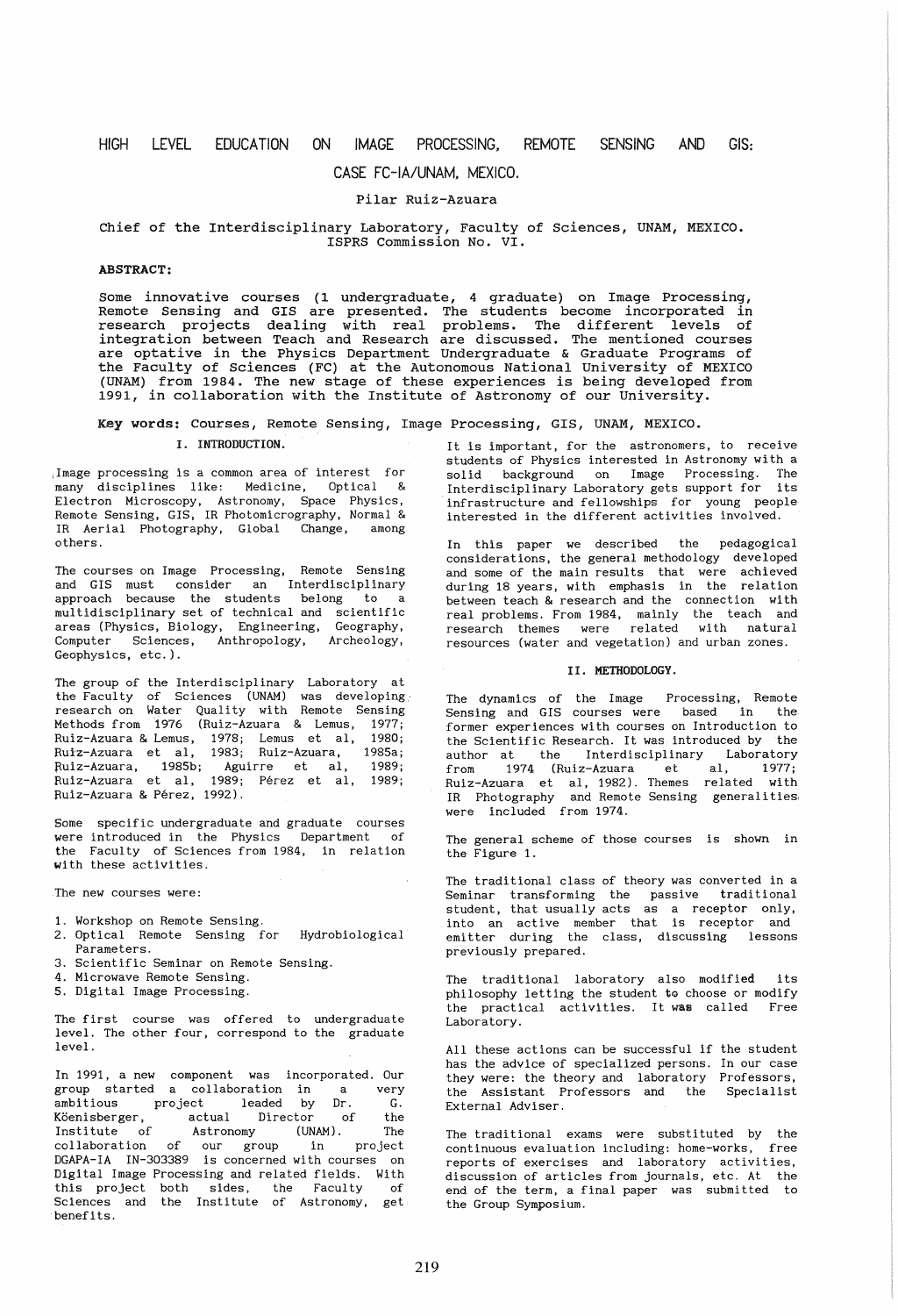The diffusion of the obtained results, initially was done through the publication of internal reports, bulletins and the journal titled: Laboratorio Interdisciplinario. For economical restrictions, the publications could not<br>follow. Then, the students were invited to follow. Then, the submit papers to the National Congress of Physics (or International for the graduate students involved in their Master or Ph. D. Thesis).

All the mentioned activities required of a General Coordinator to be complementary and formative<br>for the student Usually, the Professor of for the student. Usually, the Professor of<br>theory played the role of the General theory played the role Coordinator.

Motivation was one of the main points considered from the beginning. Lectures were organized when the term started to show the students possible subjects for their courses. The lecturers were well known specialists.

The fundamental idea behind this scheme was to create a special academic create a special academic environment where<br>student creativity could be stimulated oriented or supervised. be stimula ted the and

The general methodology was applied to each<br>particular subject taking into account its particular subject taking into account its specific characteristics. courses on: Scientific Methodology, Scientific<br>Photography, Polymers, Remote Sensing, Photography, Polymers, Remote<br>Digital Image Processing(includ Processing (including themes of Geographic Information Systems), during the last 18 years.

### III. RESULTS.

Besides the long term courses, the author taught also a number of Short Courses, for actualization, in Mexico City and in different States of our country. More than 1120 students, professors and<br>professionals were involved in all these activities. The zones or areas of influence of the mentioned courses, the States of MEXICO related with its students, are shown in the Figure 2.

The participants in the Courses on Remote Sensing and related fields, belong, mainly, to and related fields, belong, mainly, to<br>Educational and Governmental Institutions but also to Research Institutes or Private Companies.

The courses are alive, suffer changes to include new approaches, new sensors, new new approaches, new sensors,<br>satellites, new hardware and software.

111.1 Long Term Courses.

The actual version for the long term courses on Image Processing, Remote Sensing and GIS is the following:

111.1.1 Workshop on Remote Sensing.

It is a general, introductory course with 60 Hours for Theory and 100 Hours for Laboratory, taught for the first time in 1984 as a Pilot Group with Graduate and Undergraduate Students. From this experience, two courses were offered; this one, 111.1.1, undergraduate and the 111.1.5, graduate.

The program has five parts:

I. Fundamentals of Remote Sensing.

- 1. Introduction.
- 2. Electromagnetic Radiation.
- 3. Systems of Remote Sensors.
- 4. Remote Sensing Programs and Series of Satellites.
- 5. Data processing in Remote Sensing.
- 6. Corrections of the Digital Images.
- 7. Geographic Information Systems and Remote Sensing.
- 8. Ground Truth Data.
- 9. Fundamentals of Image Analysis.
- II. Remote Sensing Applications.
	- 1. Meteorology and Climatology ..
	- 2. Marine Environment.
	- 3. Water Resources.
	- 4. Land Use.
	- 5. Geology.
	- 6. Engineering.
	- 7. Agriculture.
	- 8. Forest Resources.
	- 9. Archeology.
	- 10. Urbanism.

III. Remote Sensing in MEXICO.

- 1. History of Remote Sensing in MEXICO.
- 2. Actual situation.
- IV. Laboratory practices on Spectral Radiometry, Digital Image Processing and GIS.
	- 1. UV-VIS-IR Radiometry.
	- 2. Use of Maps of States of MEXICO made with Satellite Images.
	- 3. Image Digitization (with tablet and scanner) .
	- 4. Landsat (MSS & TM) and SPOT Images.
	- 5. Meteorological Images.
	- 6. Radar Images.
	- 7. Digital Image Processing:
		- -Display.
		- ~Histogram.
			- -Simple Atmospheric Correction for Water Resources.
			- -Filtering.
		- -Classification: Different Algorithms.
	- 8. Analysis of the images.
	- 9. Geographic Information Systems.
- V. Research related with the Use of Remote Sensing on Problems of National Interest.

1991 - March 1992, the<br>Institute of Astronomy specific activities Image Processing in In the term November collaboration with the started and we included related with Reduction and Astronomy. They were:

- 1. Lectures on Image Processing in Astronomy and Natural Resources.
- 2. Visit to the National Astronomic Observatory in Tonanzintla, Puebla.
- 3. Design of New Practices with Astronomical Images, for example, MS1.
- 4. Design of introductory practices running in Workstations with the Program IRAF.
- 5. Design of new practices showing the main aspects of the image reduction by using IRAF.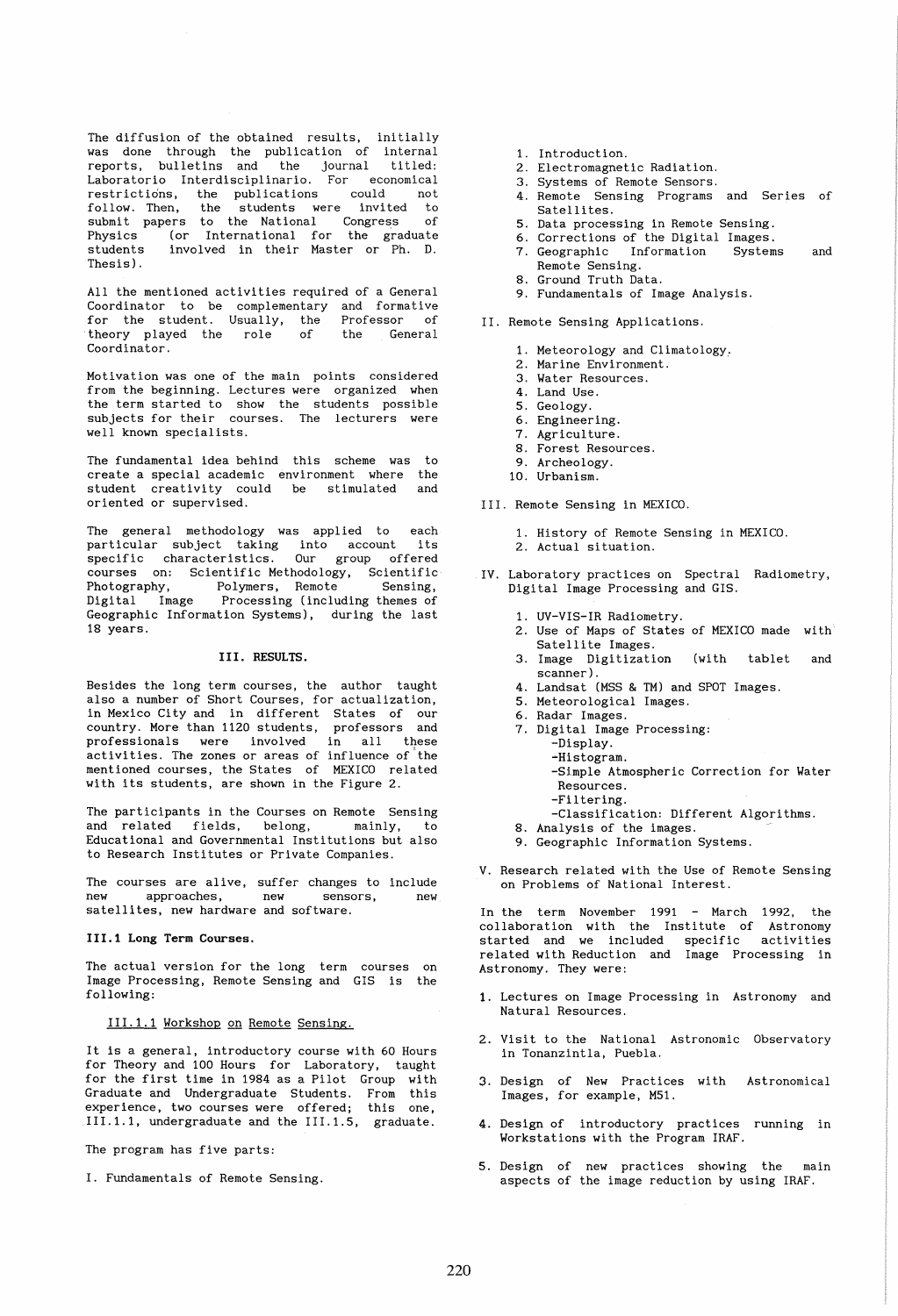6. Lectures on CCD's.

Bibliography:

The main bibliography suggested for this course is included in the next references: Holz Ed., 1973; Colwell Ed., 1983; Ruiz-Azuara, 1984; Ruiz-Azuara, 1985c; Sabins Jr, 1987; Castleman, 1979; Baxes, 1984; Ripple Ed., 1989, Muller Ed., 1988 and articles from PE&RS, RSE among other Journals.

111.1.2 Optical Remote Sensing: Theory and Water Resources Applications.

It is a theoretical Interdisciplinary graduate course oriented to a Water Resources. All the themes are covered in 104 hours. It is required for the next experimental course, III.1.3, devoted to a real problem of national interest. It was offered for the first time in 1985.

The program has the following themes:

A. Theory: General Aspects.

I. Introduction.

- 1. Main Aspects of Remote Sensing.
- 2. Hydrobiological parameters: General Aspects.
- 3. Radiative Transfer: Fundamental Concepts.
- II. Scattering and Absorption of a Wave by a Single Particle.
- III. Characteristics of Discrete Scatterers in the Atmosphere, Ocean, and Biological Materials.
- IV. Inherent Optical Properties of Sea Water.
- V. Radiative Transfer Theory.
- B. Optical Remote Sensing: Specific Topics.
- I. Methodology and Requirements Sensing Data Collection. of Remote
- II. Interaction of Electromagnetic With the Earth's Atmosphere. Radiation
- III. The Interaction of Electromagnetic Radiation With The Earth's Surface.
- IV. Spectral Signatures and Their Correction for Atmospheric and Noise Effects.
- V. Calibrations.
- VI. Shallow Waters and Hydrology.
- VII. Marine Biology and Water Quality.
- VIII. Oceanography.

The diversity of backgrounds of the graduate ·students forming the group, *i.e.,* Physicists, Biologists, Oceanologists, Engineers, or Ecologists, is considered when the themes for Seminars are distributed. Then, each one helps the others to understand those themes that know better. In this way, a positive interaction among the members of the group is stimulated. Each member learns to respect people with others' specialties.

Bibliography:

The main bibliography consulted for this course is listed in the following references: Ishimaru, 1978; Slater, 1980; Jerlov, 1976; Chandrasekhar, 1960; Egan, 1985; Nihoul Ed., 1984; Colwell Ed., 1983; Asrar Ed., 1989 and articles from PE&RS, RSE among other Journals.

111.1.3 Optical Remote Sensing: A real Case.

It is an advanced graduate course. It works like a Research Seminar or a Professional Workshop. There are some requirements that the applicant should· fill:

a) The Former Course 111.1.2

b) To have some experience on Digital Image Processing, equivalent to the background obtained during the course 111.1.5.

c) To be involved in a Natural Resource Project corresponding to a Mexican Area of interest or to be interested in collaborate with the Projects that we are running.

d) To know Statistical Analysis.

It is a very special course that needs support from the Grants corresponding to our Research Projects. Sometimes there are Master 0 Ph. D. Thesis involved. It was offered for the first time in 1989, incorporating the students of the 1988 course 111.1.2 to our research project Grant P218CCOC880375, supported by CONACYT.

Objective:

To apply the theories studied in the course III.1.2 to a certain Natural Resources or Phenomena by using Remote Sensing and GIS Methods.

The program includes the following aspects:

- I. Site Selection.
- II. Specific Problem Definition.
- III. System Optical Properties.
- IV. Ground Truth Data (with Field work and Bibliographic Search).
- V. Selection of the Remote Sensing Data and Acquirement (if it is necessary).
- VI. Data Analysis.
	- 1) Field
	- 2) Remote.
- VII. Analysis of the Results.
	- 1) Statistical.
	- 2) Classified Images.
	- 3) Simple and Multiple Regression Models.
	- 4) Modeling.
	- 5) Thematic Maps. 6) Others.
	-

VIII. Conclusions and Publications.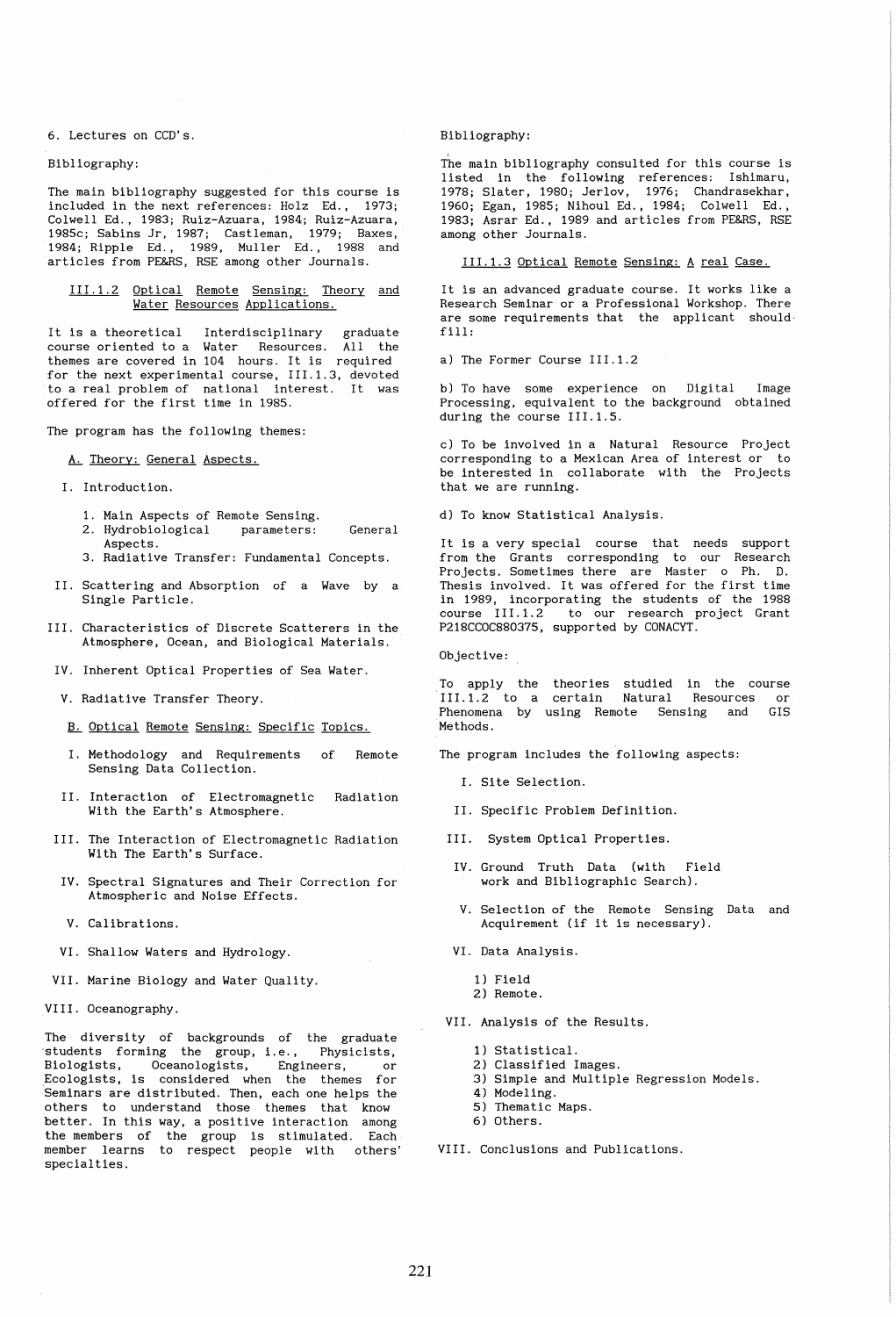The course takes approximately 104 class hours.<br>Formally, but usually it takes much more due to the field work. more due to

Bibliography:

The basic bibliography is the same that in course III.1.2. The recent papers (published in the main Journals related with Remote Sensing, GIS and the specific subject, i.e., Ecology) are fundamental.

111.1.4. Microwave Remote Sensing.

It is an introductory graduate course on Microwave Remote Sensing with 56 hours for Theory and 48 hours for Seminar and Practical Activities.

The program is:

- I. Introduction.
- II. Microwave Interaction with Atmospheric Consti tuents.
- III. Passive Microwave Radiometry.
- IV. Radar Fundamentals and Scatterometers.
- V. Imaging Radar Systems.
- VI. Advanced Systems.
- VII. Analysis of Radar Imagery.

It was taught for the first time in 1989, to prepare young people for the new microwave sensors aboard of satellites (Le., ERS-l from ESA, among others). Images of SEASAT and for SAR airborne sensors are used in the exercises.

Bibliography:

The references used in this course are listed under the next names: Ridenour Ed.. 1965; Kerr Ed., 1965; Ulaby, Moore & Fung, 1981; Ulaby, Moore & Fung, 1982; Ulaby, Moore & Fung, 1983 and Colwell Ed., 1983.

111.1.5. Digital Image Processing.

It is an Interdisciplinary Graduate course with 40 hours of Theory and 48 hours for Laboratory.

·The themes are:

A. Theory

- I. Fundamental Concepts.
	- 1. Introduction.
	- 2. Digital Images.
	- 3. What is Image Processing?
	- 4. What is Classification?
	- 5. Mathematical Basis for Image Processing.
	- 6. Mathematical Basis for Classification.
- II. Digital Image Processing.
	- 1. Fundamental Elements.
	- 2. Digitizing Images.
	- 3. The Gray Level Histogram.
	- 4. Contrast and Dynamic Range Indication.
	- 5. Spatial Filtering.
	- 6. Image Restoration.
- 7. Spatial Registration.
- 8. Geometrical Manipulation.
- 9. Color Processing.
- III. Pattern Recognition & Classification.
	- 1. Image Segmentation.
	- 2. Multispectral Classification.
	- 3. Classification Training.
	- 4. Atmospheric Correction.
	- 5. Multispectral Ratios.
	- 6. Principal and Canonical Components.
	- 7. Vegetation Indexes.
	- 8. Spatial Information: Texture.
	- 9. Classification Algorithms.
	- 10. Post-classification Considerations.

### B. Laboratory

- I. Computer Practices.
	- 1. Digitization.
	- 2. Gray Level and Color Display.
	- 3. Algebra of Images.
	- 4. Enhancements.
	- 5. Extraction of Information.
	- 6. Classifications with Different Algorithms.
	- 7. Geographic Information Systems.
	- 8. Editing Images.
	- 9. Printing Images.
- II. Seminar on Applications. Digi tal Image Processing
	- 1. Natural Resources.
	- 2. Astronomy.
	- 3. Medicine.
	- 4. Urbanism.
	- 5. Environmental Impact.
	- 6. Agriculture.
	- 7. Global Monitoring. 8. Pollution.
	- 9 to 12. Free themes for student proposals.

#### Bibliography:

The suggested references for this course are. listed under the next authors: Schowengerdt, 1983; Castleman, 1979; Ruiz-Azuara, 1990; Ruiz-Azuara & Piza, 1990; Colwell, 1983; Muller Ed., 1988; Baxes, 1984; Sabins, 1987; Ripple Ed., 1987 and article from the PE&RS, RSE and others Journals.

This course was taught for the first time in 1990. It is offered from the Graduate Program on Physics. From 1991, our course was included also in the Geophysics Graduate Program sponsored by the Institute of Geophysics of the UNAM and for CCH (Colegio de Ciencias y Humanidades). This program pays the salary of one Assistant Professor.

111.1.6 Sede Ensenada.

The main Mexican Astronomic Observatory is located in San Pedro Martir, Baja California Norte. In Ensenada, Baja California Norte, the Institute of Astronomy of the UNAM has installations also. For the term August - December 1992, the Digital Image Processing Course for graduate level will be offered in the CICESE Research Center, located also in Ensenada. Then, some of the activities of the Interdisciplinary Laboratory (related with the project IN-303389) will start in the Ensenada Area (during the Research Stay of the author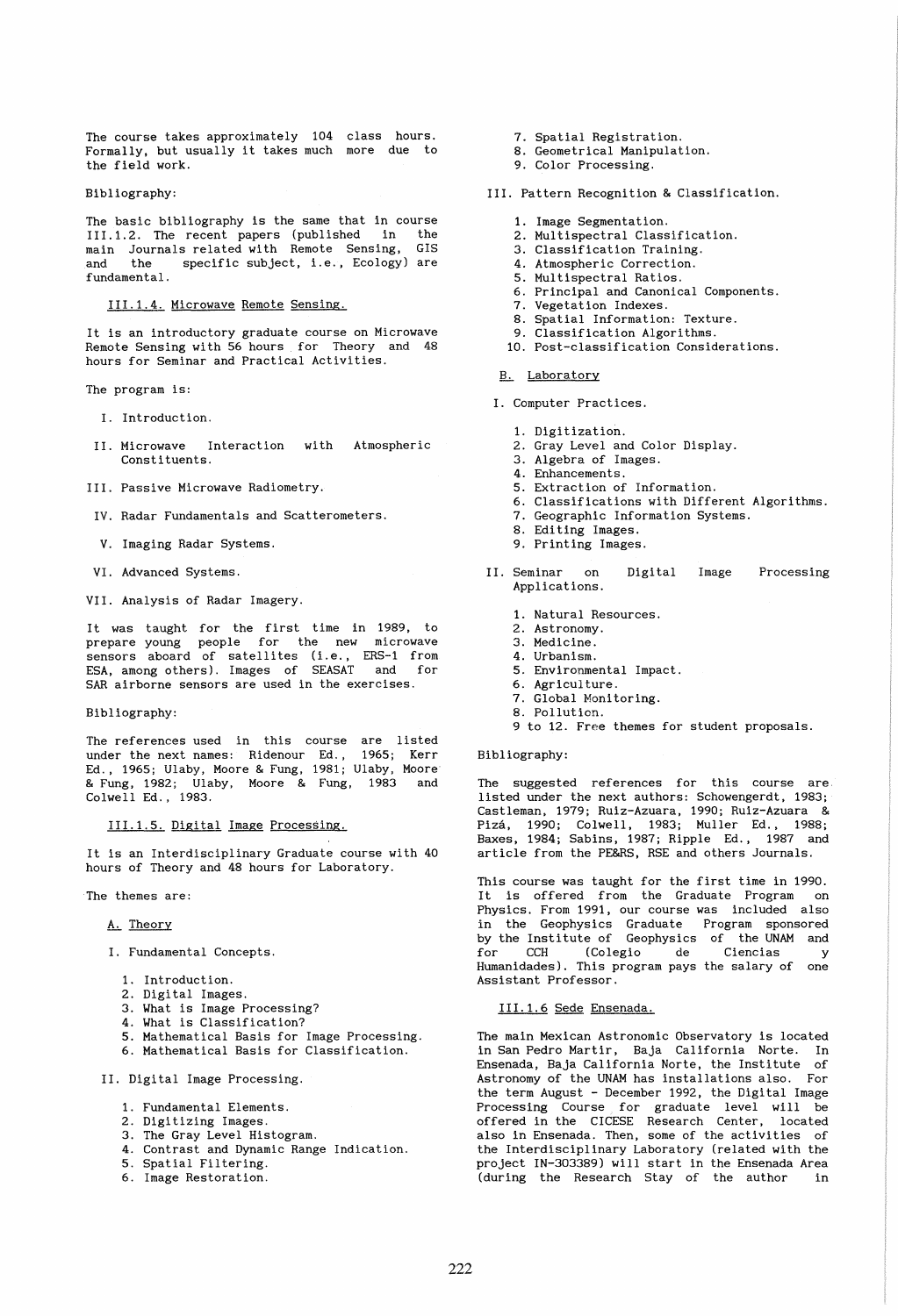CICESE) from August 1992.

The activities related with the undergraduate level, with the course III.1.1, are being planned in the Autonomous University of Baja California, Sede Ensenada, starting the next year, in January 1993.

### III.1.7 Teach & Research Integration:

The integration of the student with the research projects considers different levels:

i) Use of images of the research project for the laboratory practices, including the ancillary data existent. All these images correspond to Mexican Areas under study for Mexican research groups.

ii) Students participate in one aspect of our research project, for example, Image 'Classification, Map digitization or a Small 'Computer Program for Radiometric Data Analysis.

iii) Students incorporate Remote Sensing in their Master or Ph. D. Thesis. We help students to obtain sub-images of Landsat Images, existing in one Governmental Institution, for the region where they are doing their Master Thesis or Ph. D. Thesis. The Institution is The Mexican Institute of Water Technology (IMTA).

#### 111.2 Institutions or Programs Involved.

Our group is very small; during the last years we were only 3 members supported by the Physics Department. Now, we are only 2 members because the other got a fellowship to the Great Britain.

All the activities mentioned, including the Long and Short Term courses, the Research Projects and the preparation of didactic materials required a big effort and the collaboration of different Institutions. In the Figure 3, we show a scheme of these relations.

In this section we would like to mention them and say Thanks.

#### 111.2.1. Hardware and Software Facilities.

At the beginning, before 1985. the actual National Institute of Statistics, Geography and Information (INEGI) gave us facilities with Computer Time for the ELAS software that they had installed.

After 1985, in the IBM Scientific Center of MEXICO we could develop part of our project with the HLIPS software.

From 1987, we initiated the implementation of our Research in a Microcomputer system in collaboration with a small Private Consulting Company, EMAYEV (Estudios del Medio Ambiente y Electro-Vehiculos S.A. de C.V.).

#### III.2.2. Hardware & Software Acquisition.

Microcomputer practices were included, in the Interdisciplinary Courses, from 1990. The software facili ties were provided by EMAYEV and the microcomputer, by the Coordination of the Scientific Research of the UNAM.

In 1991, with the support of Grants corresponding to three UNAM projects; PADEP (Programa de Apoyo a

Divisiones de Posgrado) FC-9108; Eclipse 11 de Julio de 1991, and the mentioned DGAPA (Direccion General de Personal Académico) IA-IN303389, we<br>obtained two more microcomputers and obtained two more microcomputers<br>accessories. Also we bought sof we bought software. A workstation where the IRAF will run was also bought but it is not received yet.

### 111.2.3 Fellowships.

The project IN-303389 included fellowships for young people to collaborate with our group. New members, 4, are participating in the different activities related with support to the students (preparation of new practices, mainly related with Astronomy, Lectures, and supporting our projects on Data Analysis), from 1991. Our colleagues were: Antonio Valencia, María Ladrón de Guevara, Elena Nikiforova and Bertha Vazquez.

### III.2.4 Image & Sub-Image Facilities

In our Research Projects, we need to buy the "simultaneous" multispectral images. The work of<br>the students, may need, satellite sub-images the students, may need from a different region of MEXICO with no money to buy them. We had found support for different Institutions. MSS Landsat sub-images, as it was mentioned before, were obtained from The Mexican Institute of Water Technology (IMTA). Meteorological Images, GOES or TIROS images, are provided by The National Meteorologic Service (SMN). SPOT IMAGE & CONACYT gave us some slides and Demonstrative CCT's to use in the courses. Kosmokarta gave us one printed image of a zone of Mexico City.

#### 111.3 Zones of MEXICO under study.

#### 111.3.1 Interdisciplinary Laboratory Studies.

The States of MEXICO with zones considered in our projects (with aerial and spatial multispectral imagery), are shown in the Figure 4.

## 111.3.2 Zones related with Students Projects.

The States of MEXICO with zones of interest for our undergraduate and graduate students, are shown in the Figure 4.

### 111.4 Professions or Areas of interest covered by the Undergraduate and Graduate Students.

The approximate percentage of different professions of the 1120 participants, including .<br>students, professors or other professionals is shown in the Figure 5.

#### IV. CONCLUSIONS.

The activities mentioned in this paper were always focused from the physical point of view. At the same time, our work was immersed in a multidisciplinary environment. In this sense, it is possible to say that during the last 18 years, a "small multifaceted seed" was sown. Fortunately, it is growing. Now, many of our former students are working on different places of our country, from Baja California Norte to Chiapas. Most of them, know about the capabilities of Remote Sensing and Geographic Information System Methods. Also, they know how difficult is to use them in a developing country.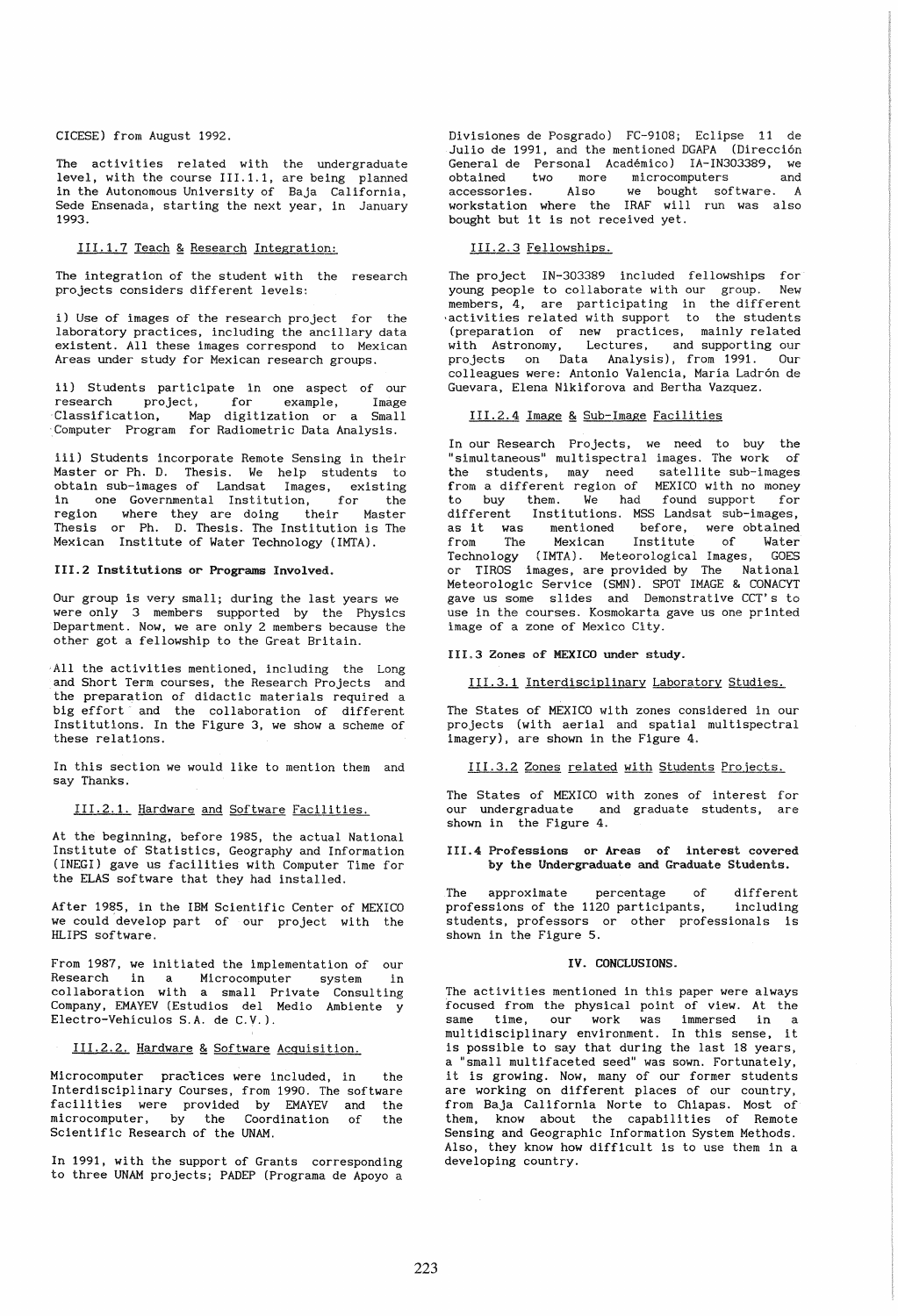### V. REFERENCES.

- 1. Aguirre, G.R.; Ruiz-Azuara, P. y Pérez Z. A. Ma., 1989. Análisis comparativo de la variacion reflectiva de un cuerpo de agua. MEMORIA III Simposio Latinoamericano Sobre Sensores Remotos SELPER, pp. 62-68.
- 2. Asrar, G. Ed., 1989. Theory and Applications of Optical Remote Sensing. John Wiley & Sons.
- 3. Baxes, G.A., 1984. Digital Image Processing. Cascade Press.
- 4. Castleman, K.R., 1979. Digital Image Processing. Prentice Hall.
- 5. Chandrasekhar, S., 1960. Radiative Transfer. Dover.
- 6. Colwell, R.N. Ed., 1983. Manual of Remote Sensing. 2 Vols. Second Edition.
- 7. Egan, W.E., 1985. Photometry and Polarization in Remote Sensing. Elsevier.
- 8. Holz, Ed., 1973. The Surveillant Science. Remote Sensing of the Environment. Houghton Mifflin Cy.
- 9. Ishimaru, A., 1978. Wave Propagation and<br>Scattering in Random Media. Volume I. Scattering in Random Media. Volume I. Academic Press.
- 10. Jerlov, N.G., 1976. Marine Optics. Elsevier.
- 11. Kerr, D.E. Ed., 1965. Propagation of Short Radio Waves. Dover.
- 12. Lemus, L; Rodriguez J. y Ruiz-Azuara, P., 1980. The infrared photography and the limnological study of the Brockman Dam. In: Proc. 14th. Int. Symp. on Remote Sensing of Environm., S. José-COSTA RICA. pp. 1611-1618.
- 13. Muller, J.P. Ed. , Processing in Remote Sensing. Taylor & 1988. Digital Image<br>te Sensing. Tavlor & Francis.
- 14. Nihoul, J.C.J. Ed., 1984. Remote Sensing of Shelf Sea Hydrodynamics. Elsevier.
- 15. Perez Z. A.Ma.; Ruiz-Azuara, P.; Aguirre, G.R.; Monreal, P.A. y Valencia, H.A., 1989. Seguimiento temporal de los parametros hidrobiologicos de la Laguna de Coyuca de Benitez, Guerrero a partir de 1981. MEMORIA' III Simposio Latinoamericano Sobre Sensores Remotos SELPER, Acapulco-MEXICO. pp. 73-84.
- 16. Ridenour, L.N. Ed., 1965. Radar System Engineering. Dover.
- 17. Ripple, W.J. Ed., 1987. Geographic Information Systems for Resource Management: A Compendium. ASPRS & ACSM.
- 18. Ripple, W.J. Ed., 1989. Fundamentals of Geographic Information Systems: A Compendium. ASPRS & ACSM.
- 19. Ruiz-Azuara, P. & Lemus, H.L., 1977. A study of suspended solids in the Requena Dam by Remote Sensing. Proc. 11th. Int. Symp. on

Remote Sensing of Environm., Ann Arbor-USA. pp. 495-504.

- 20. Ruiz-Azuara, P.; Lemus H.L.; Segarra, A.P., 1977. Proyecto de Introducción a la<br>Investigación Científica a Nivel de Investigación Científica a Nivel de<br>Licenciatura (P.I.I.C.). Laboratorio Licenciatura (P.I.I.C.). Laboratorio Interdisciplinario. Sección: Introducción a la Investigacion Cientifica, No.1, pp. 1-25.
- 21. Ruiz-Azuara, P. & Lemus, H.L., 1978. Spectral characteristics in UV-VIS-IR of materials in the Requena and La Esperanza Dams and their detection by Remote Sensing. Proc. 12th. Int. Symp. on Remote Sensing of Environm., Manila-PHILIPPINES. Vol. III. pp. 1937-1946.
- 22. Ruiz-Azuara, P.; Segarra A.M.P. & Morales G.G., 1982. Nuevo Enfoque Dinamico en Cursos de Fisica. Laboratorio Interdisciplinario. Sección: Investigación. No. 1. pp. 1-23.
- 23. Ruiz-Azuara, P.; Pérez Z.A.Ma. & Segarra, A.Ma.P., 1983. Coastal Lagoon in MEXICO, Daedalus Scanner Applications ... Worldwide. 1983 Daedalus Compendium. pp. 21.
- 24. Ruiz-Azuara. P., 1984. Taller sobre Percepcion Remota. Serie: Prospeccion de Recursos Naturales por Percepcion Remota. Unidad 1: Fundamentos de Percepcion Remota. PSPA-UNAM. pp. 1- 105.
- 25. Ruiz-Azuara, P., 1985a. Detecting Hydrobiological parameters with Landsat 3: Summer 1981 Data. Proc. 19th. Int. Symp. on Remote Sensing of Environm. Ann Arbor-USA. Vol. II. pp. 829-838.
- 26. Ruiz-Azuara, P., 1985b. Hydrobiological parameters in sub-regional studies. Daedalus Scanner Applications... Worldwide. 1985 Daedalus Compendium. pp. 24-25.
- 27. Ruiz-Azuara, P. Percepción Remota. Recursos Naturales por Percepcion Remota. Unidad 2: Evaluación de Recursos Acuíferos. PSPA-UNAM. pp. 1-83. 1985c. Taller sobre Serie: Prospección de
- 28. Ruiz-Azuara. P., Aguirre, G.R.; Pérez Z.A.Ma. y Pizá, M.J., 1989. Utilidad de las imágenes MSS y TM en los estudios de calidad del agua realizados en la Costa del Estado de Guerrero durante el periodo 1981-1987. MEMORIA III Simposio Latinoamericano sobre Sensores Simposio Latinoamericano sobre Sensores<br>Remotos SELPER, Acapulco-MEXICO. pp. 99-110.
- 29. Ruiz-Azuara, P., 1990. II Taller sobre Procesamiento Digital de Imágenes (con enfasis en imagenes de satelite). Vol. I. Teoría. LIFC-UNAM, EMAYEV, UAM-X y CONACYT. pp. 1-116.
- 30. Ruiz-Azuara, P. & Pizá M.J., 1990. II Taller sobre Procesamiento Digital de Imágenes (con énfasis en imágenes de satélite). Vol. II. Aplicaciones. LIFC-UNAM, EMAYEV, UAM-X Y CONACYT. pp. 1-28.
- 31. Ruiz-Azuara, P. & Perez, Z.A.Ma.. 1992. Mapping Salinity in an Oligohaline Tropical Coastal Lagoon with MSS and TM Landsat Imagery. Geof. Int. 31(1):95-110.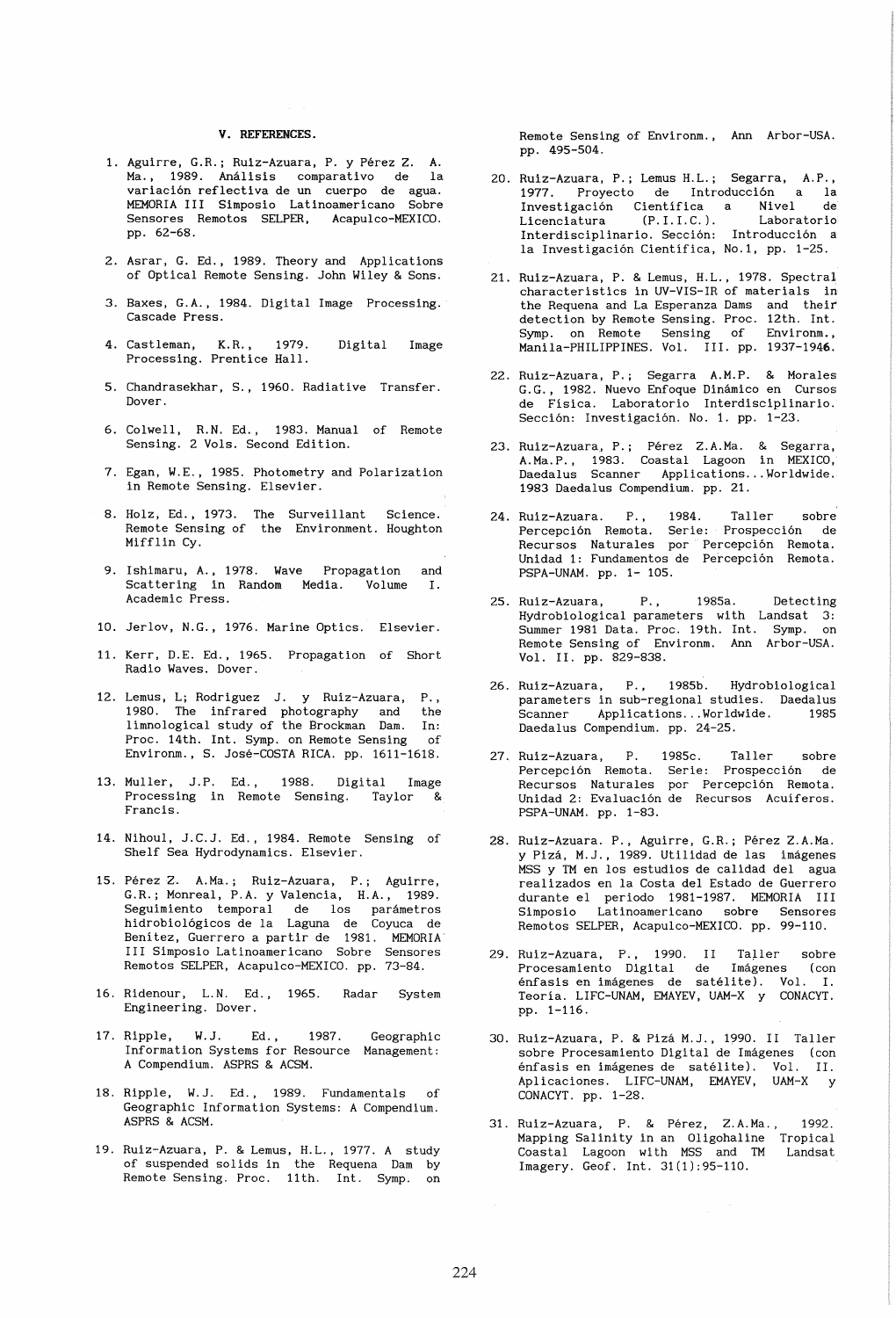- 32. Sabins Jr., F.F., 1987. Remote Sensing.<br>Principles and Interpretation. Second Ed. Freeman.
	- 33. Schowengerdt, R.A., 1983. Techniques for Image Processing and Classification. Academic Press.
	- 34. Slater, P.N., 1980. Remote Sensing<br>Optical Systems. Addison-Wesley. and
- 35. Ulaby, F.T.; Moore, R.K. & Fung, A.K., 1981. Microwave Remote Sensing: Active and Passive. Vol. I. Addison-Wesley.
- 36. Ulaby, F.T.; Moore, R.K. & Fung, A.K., 1982. Microwave Remote Sensing: Active and Passive. Vol. II. Addison-Wesley.
- 37. Ulaby, F.T.; Moore, R.K. & Fung, A.K., 1983.<br>Microwave Remote Sensing: Active and Passive. Vol III. Addison-Wesley.



VI. FIGURES.

Figure 1.- Course Dynamics.



Figure 2. States of MEXICO with Areas of Influence